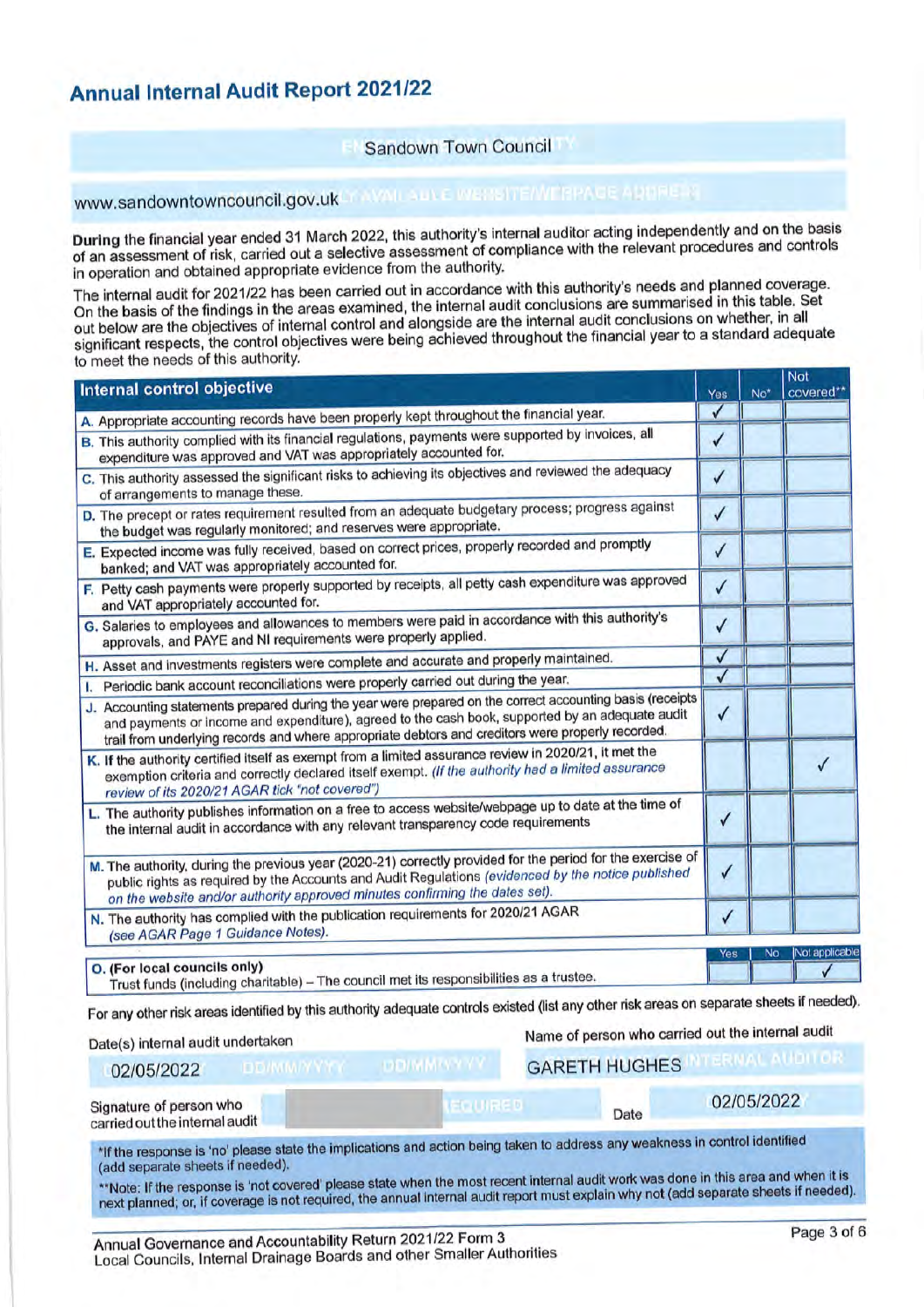# **SANDOWN TOWN COUNCIL**

## **INTERNAL AUDIT REPORT 2021-22**

## **1.INTRODUCTION**

All Local Councils in England are required to complete an Annual Governance &Accountability Return (AGAR) summarising their financial records at the end of the financial year. The Annual Report of the Internal Auditor section of the AGAR needs to be completed by an Auditor who shall be independent of the Council. The Councils External Auditor needs to place reliance on the work of the Internal Auditor and provides guidance on the minimum level of testing required to provide this assurance

# **2. SCOPE OF AUDIT**

 The audit includes for examination on a test basis of evidence relevant to the amounts and disclosures as contained in the accounts. This examination has included the following-

 Appropriate accounting records have been kept Payments were supported by invoices and all expenditure reported. VAT had been accounted for correctly and reclaimed from HMRC Examination of budget preparation & precept setting Inspection of bank reconciliation. Accounting records prepared on the correct basis. PAYE requirements were being met.

# **3. FINDINGS**

.

.

- (1) The accounting record's, bank statement's and bank reconciliation for the year ended 31st March 2022 were examined and agreed.
- (2) A proper budget process was undertaken in support of the 2022-23 precept. The budget for the 2022-23 financial year was first considered at the Town Council meeting on the 15th November and the budget and precept for 2022-23 were agreed at the Council meeting on the 7th February 2022.
- (3) The Council continues to have outstanding loans with the Public Works Loan Board (PWLB). As at  $31<sup>st</sup>$  March 2022 a sum of £496,631 was outstanding to PWLB.
- (4) The Internal Auditor needs to be satisfied that the Council considers the risks to not achieving its objectives. A Risk Register was approved at the Council meeting held on 7<sup>th</sup> February 2022.
- (5) Where annual turnover exceeds £200,000 it is a requirement that accounts are prepared on an income and expenditure basis and not on a receipts and payments basis. Section 2 of the AGAR had been completed on an income and expenditure basis for the 2021-22 annual accounts in order with this requirement..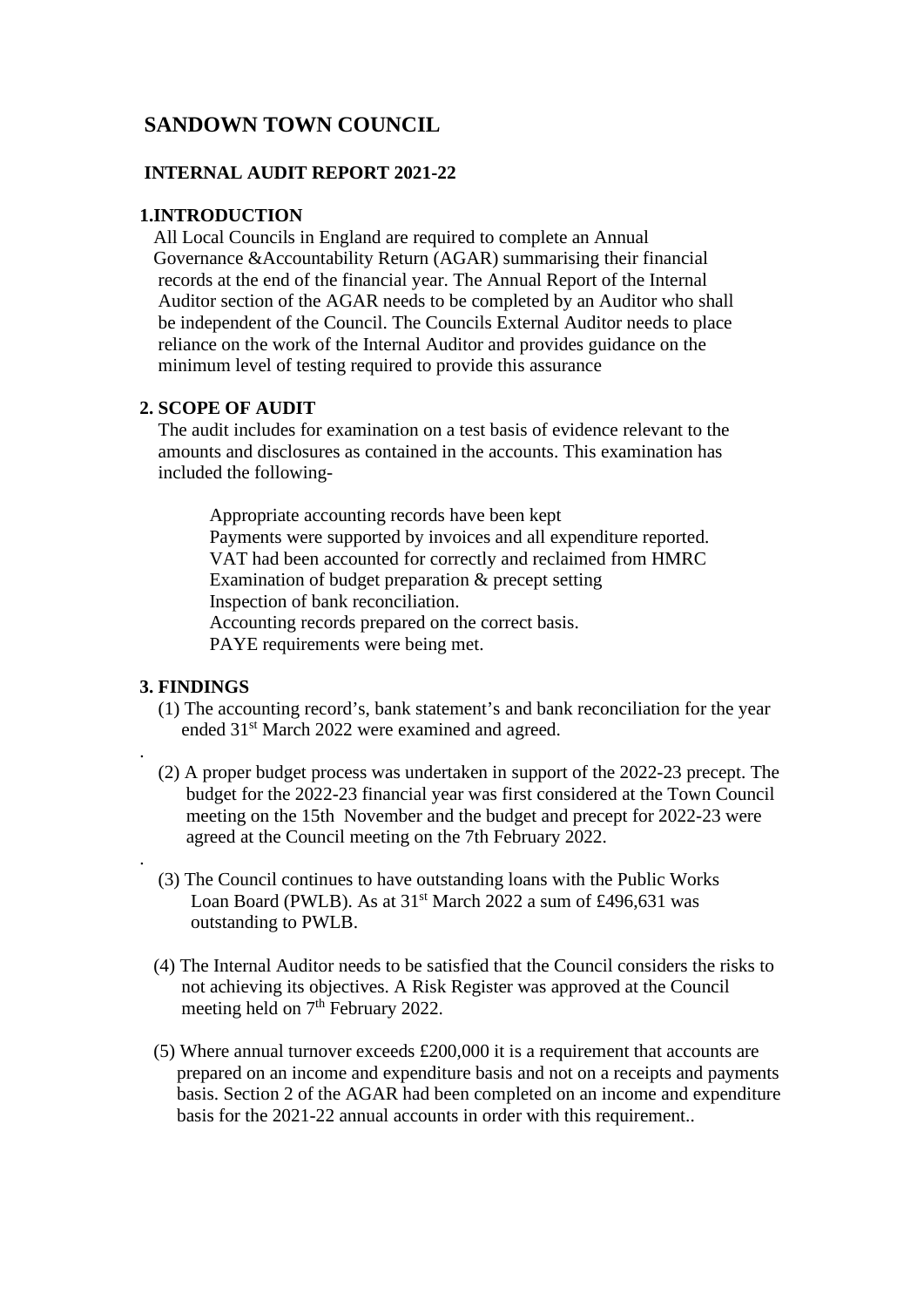- (6) Payroll is administered by Community Action IW who make all statutory declarations to HMRC. Evidence of submissions to HMRC was provided together with the Annual Statement to HMRC.
- (7) Consideration was given in the year to the level of financial reserves held in the Council bank accounts. It was agreed that a minimum sum of £100k be held in the Treasures account a balance based on expenditure commitments plus £75k be held in the Instant Access account.
- (8) The Annual Governance Statement (Section 1) and the Accounting Statements (Section 2) of the Annual Governance & Accounting Return (AGAR) were inspected for the 2021-22 year and the latter was reconciled to accounting records. Records of variances from the 2020-21 accounts and significant items are included in supporting records submitted with the AGAR.
- (9) The Transparency Code requires the publication of certain information on a website. On examination of the website I am of the opinion that the Town Council is meeting the necessary reporting requirements.

**Having regard to the above I am of the opinion that I have adequate assurance to complete and sign the Annual Internal Audit Report section of the Annual Governance & Accountability Return.**

*Gareth Hughes*

 **GARETH HUGHES BA (Hon) CPFA 1ST MAY 2022**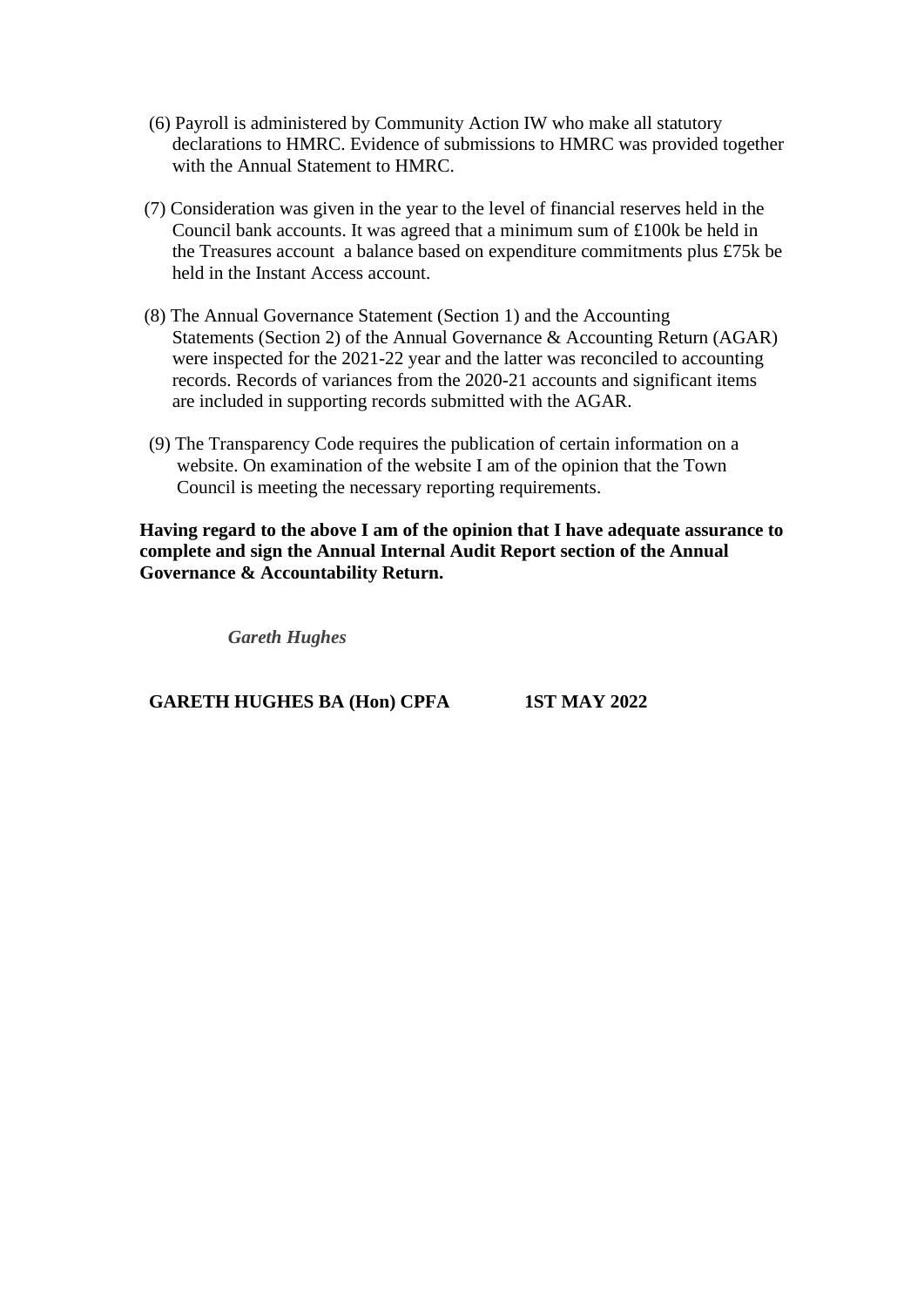# 12-2022/2023(8) - Paper L

# Section 1 - Annual Governance Statement 2021/22

We acknowledge as the members of:

### Sandown Town Council

our responsibility for ensuring that there is a sound system of internal control, including arrangements for the preparation of the Accounting Statements. We confirm, to the best of our knowledge and belief, with respect to the Accounting Statements for the year ended 31 March 2022, that:

|                                                                                                                                                                                                                                                                                                                |              | Agreed          |                                                                                                                                                                                               |                                                                                                                                 |  |
|----------------------------------------------------------------------------------------------------------------------------------------------------------------------------------------------------------------------------------------------------------------------------------------------------------------|--------------|-----------------|-----------------------------------------------------------------------------------------------------------------------------------------------------------------------------------------------|---------------------------------------------------------------------------------------------------------------------------------|--|
|                                                                                                                                                                                                                                                                                                                | Yes          | No <sup>*</sup> |                                                                                                                                                                                               | 'Yes' means that this authority:                                                                                                |  |
| 1. We have put in place arrangements for effective financial<br>management during the year, and for the preparation of<br>the accounting statements.                                                                                                                                                           | $\checkmark$ |                 |                                                                                                                                                                                               | prepared its accounting statements in accordance<br>with the Accounts and Audit Regulations.                                    |  |
| 2. We maintained an adequate system of internal control<br>including measures designed to prevent and detect fraud<br>and corruption and reviewed its effectiveness.                                                                                                                                           | $\checkmark$ |                 | its charge.                                                                                                                                                                                   | made proper arrangements and accepted responsibility<br>for safeguarding the public money and resources in                      |  |
| 3. We took all reasonable steps to assure ourselves<br>that there are no matters of actual or potential<br>non-compliance with laws, regulations and Proper<br>Practices that could have a significant financial effect<br>on the ability of this authority to conduct its<br>business or manage its finances. |              |                 | has only done what it has the legal power to do and has<br>complied with Proper Practices in doing so.                                                                                        |                                                                                                                                 |  |
| 4. We provided proper opportunity during the year for<br>the exercise of electors' rights in accordance with the<br>requirements of the Accounts and Audit Requlations.                                                                                                                                        | √            |                 |                                                                                                                                                                                               | during the year gave all persons interested the opportunity to<br>inspect and ask questions about this authority's accounts.    |  |
| 5. We carried out an assessment of the risks facing this<br>authority and took appropriate steps to manage those<br>risks, including the introduction of internal controls and/or<br>external insurance cover where required.                                                                                  | $\checkmark$ |                 | considered and documented the financial and other risks it<br>faces and dealt with them properly.                                                                                             |                                                                                                                                 |  |
| 6. We maintained throughout the year an adequate and<br>effective system of internal audit of the accounting<br>records and control systems.                                                                                                                                                                   |              |                 | arranged for a competent person, independent of the financial<br>controls and procedures, to give an objective view on whether<br>internal controls meet the needs of this smaller authority. |                                                                                                                                 |  |
| 7. We took appropriate action on all matters raised<br>in reports from internal and external audit.                                                                                                                                                                                                            | $\checkmark$ |                 | responded to matters brought to its attention by internal and<br>external audit.                                                                                                              |                                                                                                                                 |  |
| 8. We considered whether any litigation, liabilities or<br>commitments, events or transactions, occurring either<br>during or after the year-end, have a financial impact on<br>this authority and, where appropriate, have included them<br>in the accounting statements.                                     |              |                 | disclosed everything it should have about its business activity<br>during the year including events taking place after the year<br>end if relevant.                                           |                                                                                                                                 |  |
| 9. (For local councils only) Trust funds including<br>charitable. In our capacity as the sole managing<br>trustee we discharged our accountability                                                                                                                                                             | Yes          | <b>No</b>       | <b>N/A</b>                                                                                                                                                                                    | has met all of its responsibilities where, as a body<br>corporate, it is a sole managing trustee of a local<br>trust or trusts. |  |
| respons bilities for the fund(s)/assets, including<br>financial reporting and, if required, independent<br>examination or audit.                                                                                                                                                                               |              |                 |                                                                                                                                                                                               |                                                                                                                                 |  |

\*Please provide explanations to the external auditor on a separate sheet for each 'No' response and describe how the authority will address the weaknesses identified. These sheets must be published with the Annual Governance Statement.

This Annual Governance Statement was approved at a meeting of the authority on:

 $9.14 - 2022$ 

and recorded as minute reference:

 $13 - 2022 / 20288$ 

www.sandowntowncouncil.gov.uk

Signed by the Chairman and Clerk of the meeting where approval was given:

Chairman Clerk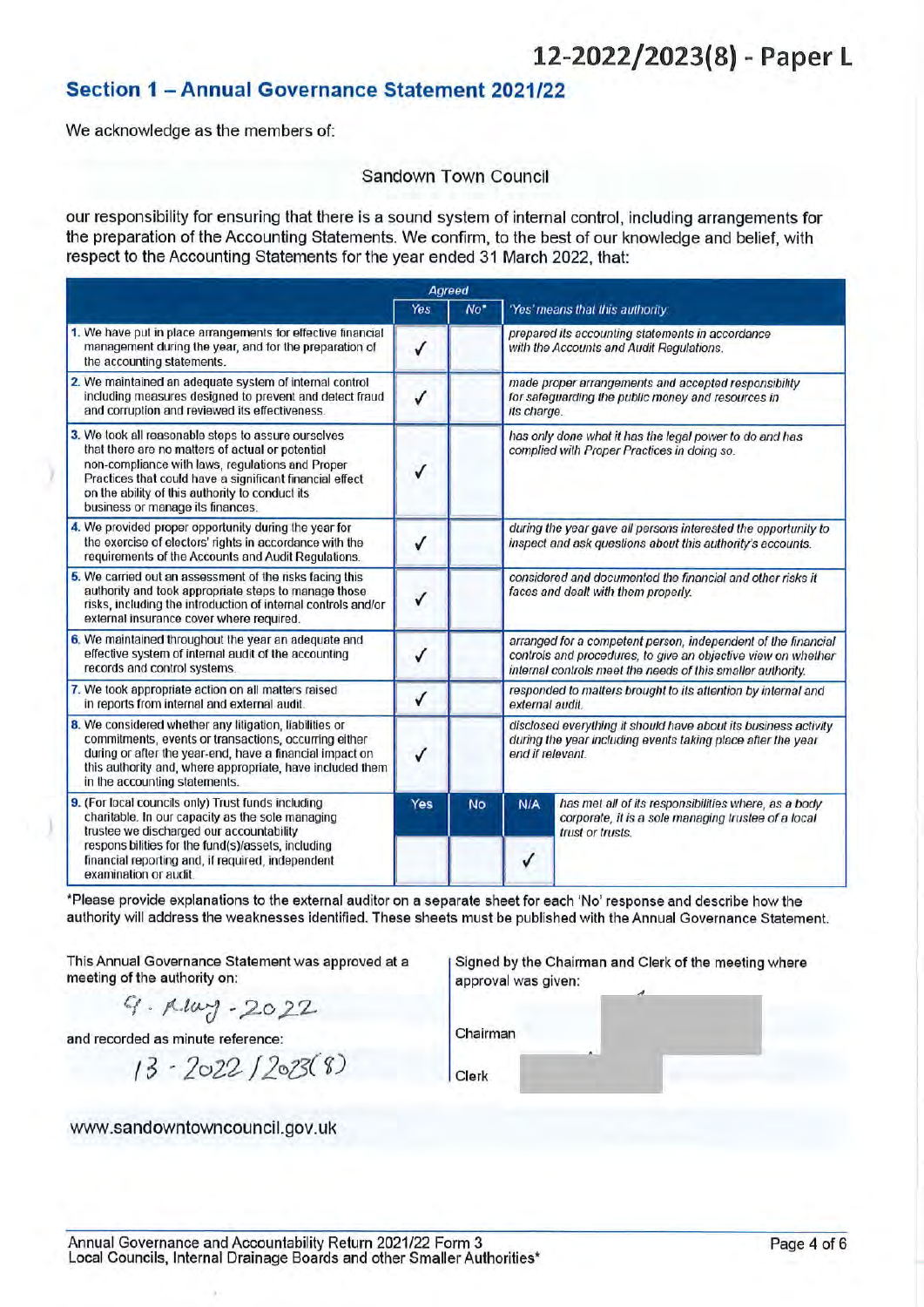# Section 2 - Accounting Statements 2021/22 for

#### Sandown Town Council

|                                                                   | Year ending                |                       | Notes and guidance                                                                                                                                                                                               |
|-------------------------------------------------------------------|----------------------------|-----------------------|------------------------------------------------------------------------------------------------------------------------------------------------------------------------------------------------------------------|
|                                                                   | 31 March<br>2021<br>£      | 31 March<br>2022<br>£ | Please round all figures to nearest £1. Do not leave any<br>boxes blank and report £0 or Nil balances. All figures must<br>agree to underlying financial records                                                 |
| 1. Balances brought<br>forward                                    | 355,689                    | 445,379               | Total balances and reserves at the beginning of the year<br>as recorded in the financial records. Value must agree to<br>Box 7 of previous year,                                                                 |
| 2. (+) Precept or Rates and<br>Levies                             | 339,587<br><b>Restated</b> | 335,212               | Total amount of precept (or for IDBs rates and levies)<br>received or receivable in the year. Exclude any grants<br>roceivod.                                                                                    |
| 3. (+) Total other receipts                                       | 54,668<br><b>Restated</b>  | 45,586                | Total income or receipts as recorded in the cashbook less<br>the procopt or rates/levios recoived (line 2), Include any<br>grants received.                                                                      |
| 4. (-) Staff costs                                                | 90,740                     | 92,712                | Total expenditure or payments made to and on behalf<br>of all employees. Include gross salaries and wages,<br>employers NI contributions, employers pension<br>contributions, gratuities and severance payments. |
| 5. (-) Loan interest/capital<br>repayments                        | 34,045                     | 33,743                | Total exponditure or payments of capital and interest<br>made during the year on the authority's borrowings (if any).                                                                                            |
| 6. (-) All other payments                                         | 179,780                    | 248,082               | Total expenditure or payments as recorded in the cash-<br>book less staff costs (line 4) and loan Interest/capital<br>ropaymonts (line 5).                                                                       |
| 7. (=) Balances carried<br>forward                                | 445,379                    | 451,639               | Total balances and reserves at the end of the year. Must<br>equal $(1+2+3) - (4+5+6)$ .                                                                                                                          |
| 8. Total value of cash and<br>short term Investments              | 518,454                    | 435,586               | The sum of all current and deposit bank accounts, cash<br>holdings and short term investments held as at 31 March -<br>To agree with bank reconciliation.                                                        |
| 9. Total fixed assets plus<br>long term investments<br>and assets | 1,162,054                  | 1,274,981             | The value of all the property the authority owns - it is made<br>up of all its fixed assets and long term investments as at<br>31 March.                                                                         |
| 10. Total borrowings                                              | 513,724                    | 496,631               | The outstanding capital balance as at 31 March of all loans<br>from third parties (Including PWLB).                                                                                                              |
| 11. (For Local Councils Only)<br>Disclosure note re Trust funds   | Yes                        | N/A<br><b>No</b>      | The Council, as a body corporate, acts as sole trustee for<br>and is responsible for managing Trust funds or assets.                                                                                             |
| (including charitable)                                            |                            | ✓                     | N.B. The figures in the accounting statements above do<br>not include any Trust transactions.                                                                                                                    |

I certify that for the year ended 31 March 2022 the Accounting Statements in this Annual Governance and Accountability Return have been prepared on either a receipts and payments or income and expenditure basis following the guidance in Governance and Accountability for Smaller Authorities - a Practitioners' Guide to Proper Practices and present fairly the financial position of this authority.

Signed by Responsible Financial Officer before being prosented to the authority for approval

Date

I confirm that these Accounting Statements were approved by this authority on this date:

9. May . 2022

as recorded in minute reference:

 $18 - 2022/2023(6)$ .

Signed by Chairman of the meeting where the Accounting Statements were approved.

**AURES** 

Annual Governance and Accountability Return 2021/22 Form 3 Local Councils, Internal Drainage Boards and other Smaller Authorities\*

03/05/2022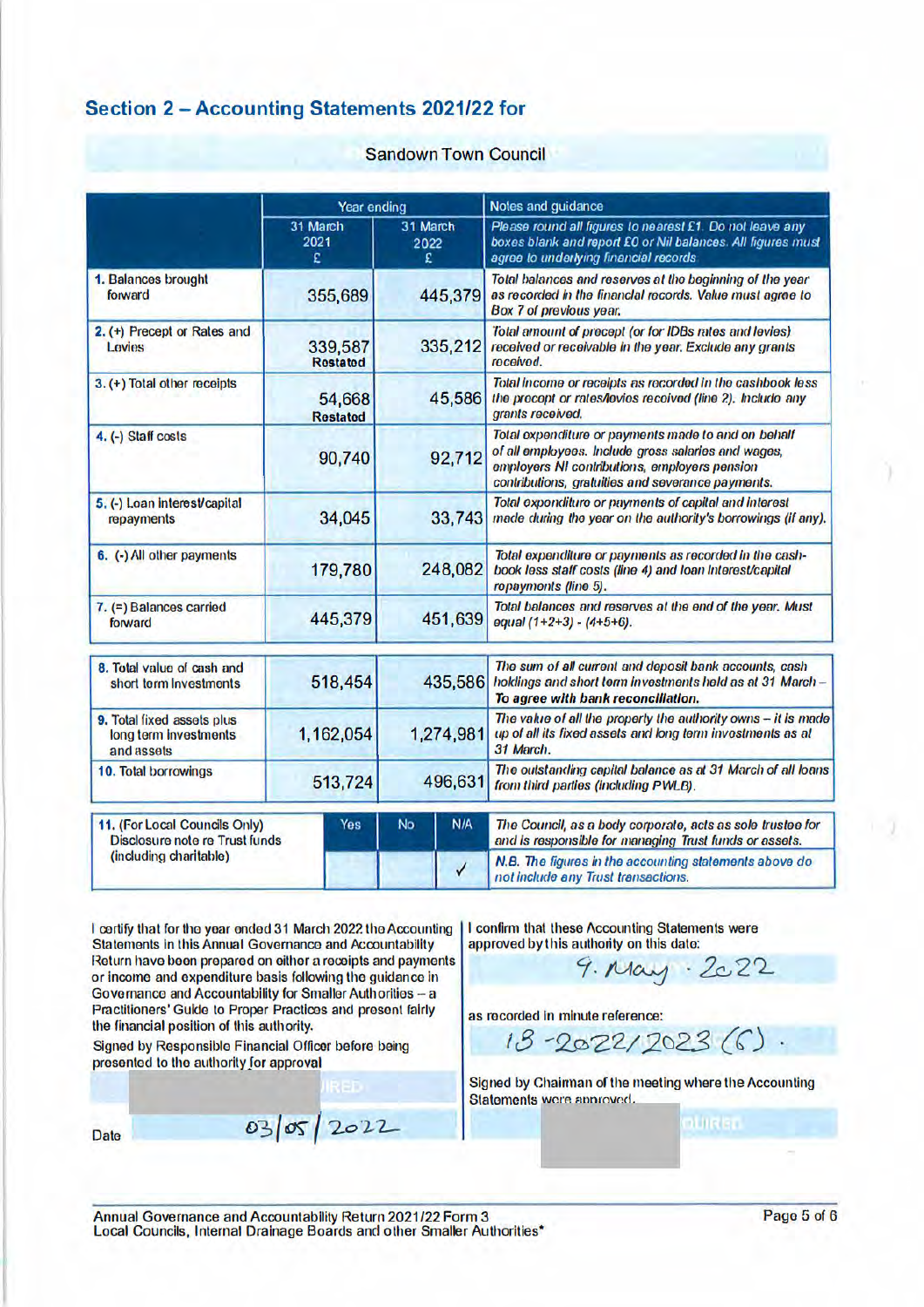#### **SANDOWN TOWN COUNCIL Annual Return**

## **Accounts for Year from 01/04/2021 to 31/03/2022**

Important note: These figures have been prepared on an INCOME and EXPENDITURE basis. This is prepared based on information in "Governance and Accountability for Local Councils : a Practitioner's Guide"

| Box No.        | <b>Description</b>                           | <b>Last Year</b><br>£ | <b>This Year</b><br>£ |
|----------------|----------------------------------------------|-----------------------|-----------------------|
| $\mathbf{1}$   | Balances brought fwd                         | 355688.97             | 445378.78             |
| $\overline{2}$ | Annual precept                               | 339587.00             | 335212.00             |
| 3              | Total other receipts                         | 54667.76              | 45586.16              |
| 4              | <b>Staff Costs</b>                           | 90739.91              | 92712.31              |
| 5              | Loan interest/capital repayments             | 34044.98              | 33742.98              |
| 6              | Total other payments                         | 179780.06             | 248082.28             |
| $\overline{7}$ | Balances carried forward                     | 445378.78             | 451639.37             |
| 8              | <b>Total Cash and Short Term Investments</b> | 518454.33             | 435586.07             |
| 9              | Total Fixed Assets and Long Term Investments | 1162053.79            | 1274980.85            |
| 10             | <b>Total Borrowings</b>                      | 513724.46             | 496630.61             |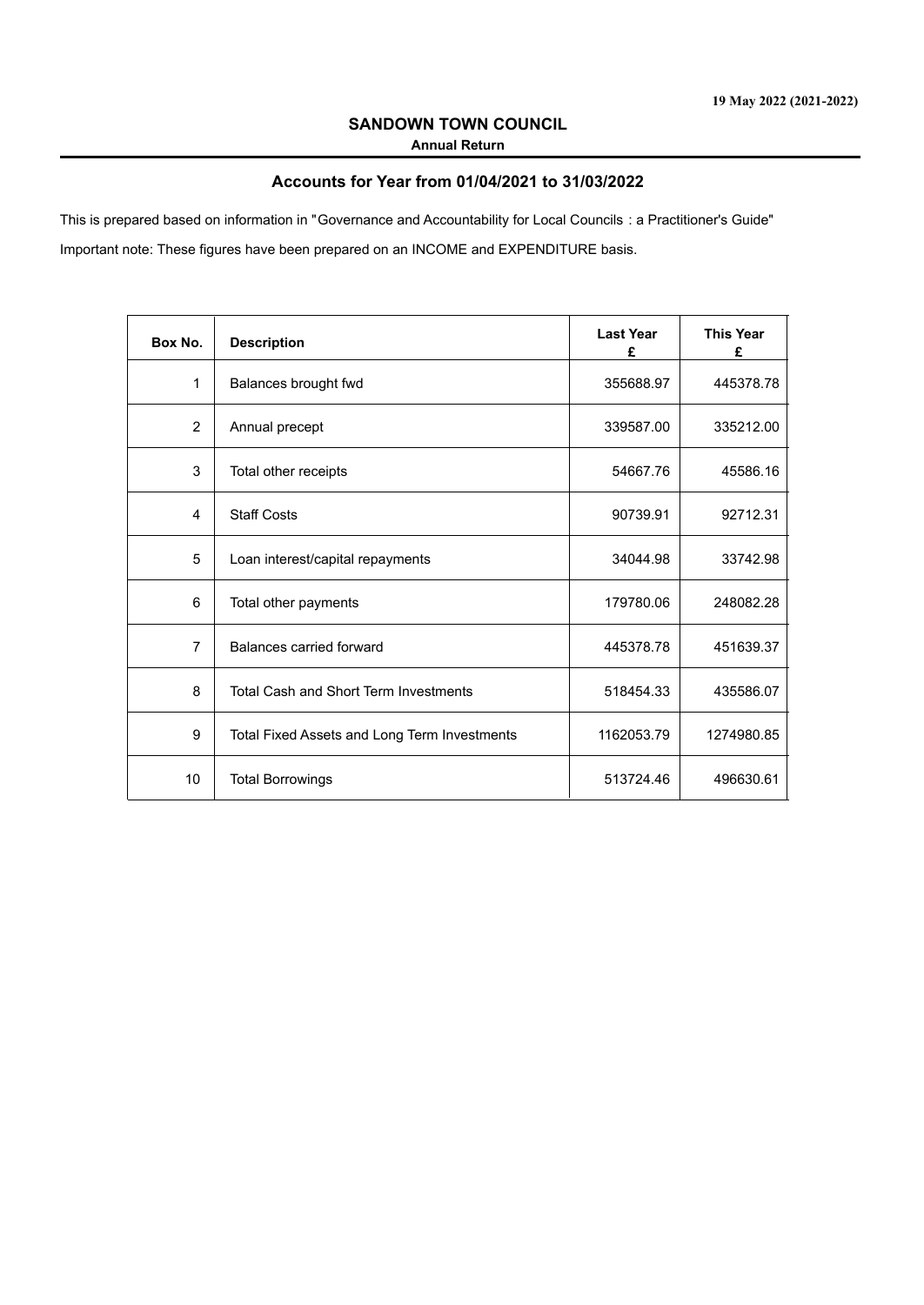*(Last) Year Ended (Current) Year Ended*

# **Income & Expenditure Account SANDOWN TOWN COUNCIL**

**01/04/2021 to 31/03/2022**

| (Last) Year Ended |
|-------------------|
| 31 Mar 2021       |

| 31 Mar 2021                            |                                                                                                                                                                                                                                                                                                                                                                     | 31 Mar 2022                                                                                                                                                                                           |
|----------------------------------------|---------------------------------------------------------------------------------------------------------------------------------------------------------------------------------------------------------------------------------------------------------------------------------------------------------------------------------------------------------------------|-------------------------------------------------------------------------------------------------------------------------------------------------------------------------------------------------------|
|                                        | <b>Income</b><br><b>ISLE OF WIGHT COUNCIL PRECI</b><br><b>TOILETS</b><br><b>BROADWAY CENTRE</b><br><b>ADMINISTRATION</b><br><b>COMMUNITY GRANTS &amp; EVENT</b><br><b>SANDHAM GARDENS</b><br><b>SERVICE PROVISION</b><br>Restated                                                                                                                                   | 335,212.00<br>800.59<br>26,827.20<br>1,659.37<br>6,000.00<br>12,500.00<br>750.00<br>$-2,951.00$<br>£380,798.16                                                                                        |
|                                        | <b>Expense</b><br><b>ADMINISTRATION</b><br><b>TOILETS</b><br><b>STAFF</b><br><b>SANDHAM GARDENS</b><br><b>COUNCILLORS</b><br><b>COMMUNITY GRANTS &amp; EVENT</b><br><b>CIVIC</b><br><b>BROADWAY CENTRE</b><br><b>BEACHES</b><br><b>ADVERTS &amp; PUBLICITY</b><br><b>SERVICE PROVISION</b><br><b>OTHER</b><br><b>LOS ALTOS</b><br>SANDHAM GARDENS (SJP)<br>Restated | 56,686.58<br>173,929.20<br>93,927.47<br>772.11<br>5,388.83<br>17,433.66<br>2,876.46<br>15,486.01<br>10,428.00<br>1,315.28<br>50,994.23<br>17.69<br>4,378.32<br>18,911.49<br>-78,007.76<br>£374,537.57 |
| 355,688.97<br>394,254.76<br>749,943.73 | <b>General Fund</b><br>Balance at 01 Apr 2021<br><b>ADD Total Income</b>                                                                                                                                                                                                                                                                                            | 445,378.78<br>380,798.16<br>826,176.94                                                                                                                                                                |
| 304,564.95<br>445,378.78               | <b>DEDUCT Total Expenditure</b>                                                                                                                                                                                                                                                                                                                                     | 374,537.57<br>451,639.37                                                                                                                                                                              |
|                                        | <b>DEDUCT Reserves Balance</b>                                                                                                                                                                                                                                                                                                                                      |                                                                                                                                                                                                       |
| £445.378.78                            | Balance at 31 Mar 2022                                                                                                                                                                                                                                                                                                                                              | £451,639.37                                                                                                                                                                                           |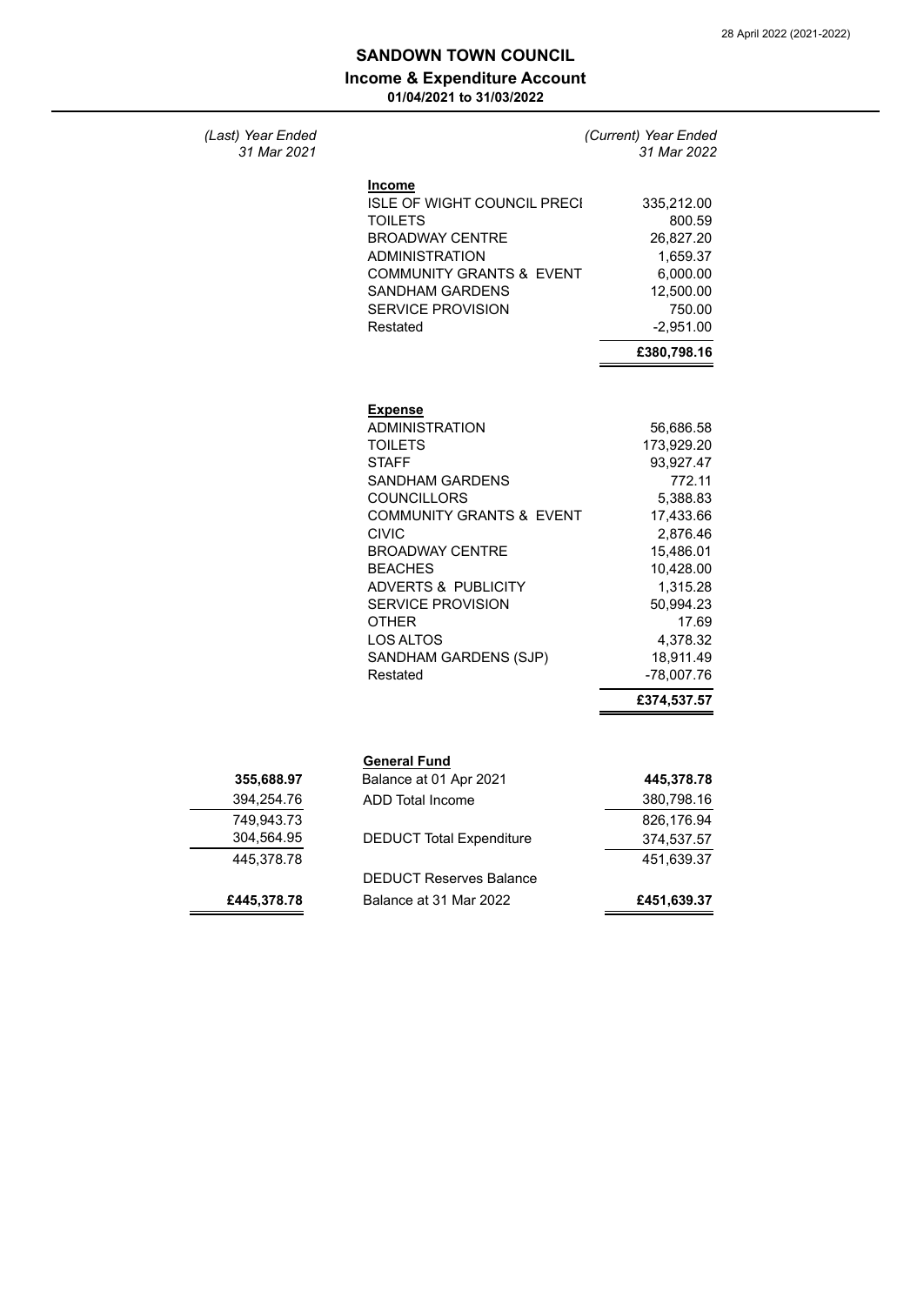# **SANDOWN TOWN COUNCIL**

|   | Prepared by:                                                                                                                                                                                                                                                                                                                                                                             | Date:                                                                 |                          |
|---|------------------------------------------------------------------------------------------------------------------------------------------------------------------------------------------------------------------------------------------------------------------------------------------------------------------------------------------------------------------------------------------|-----------------------------------------------------------------------|--------------------------|
|   | Name and Role (Clerk/RFO etc)                                                                                                                                                                                                                                                                                                                                                            |                                                                       |                          |
|   | Approved by:                                                                                                                                                                                                                                                                                                                                                                             | Date:                                                                 |                          |
|   | Name and Role (RFO/Chair of Finance etc)                                                                                                                                                                                                                                                                                                                                                 |                                                                       |                          |
|   | <b>Bank Reconciliation at 31/03/2022</b>                                                                                                                                                                                                                                                                                                                                                 |                                                                       |                          |
|   | Cash in Hand 01/04/2021                                                                                                                                                                                                                                                                                                                                                                  |                                                                       | 518,454.33               |
|   | <b>ADD</b><br>Receipts 01/04/2021 - 31/03/2022                                                                                                                                                                                                                                                                                                                                           |                                                                       | 415,087.45               |
|   | <b>SUBTRACT</b>                                                                                                                                                                                                                                                                                                                                                                          |                                                                       | 933,541.78               |
|   | Payments 01/04/2021 - 31/03/2022                                                                                                                                                                                                                                                                                                                                                         |                                                                       | 497,955.71               |
| A | Cash in Hand 31/03/2022<br>(per Cash Book)                                                                                                                                                                                                                                                                                                                                               |                                                                       | 435,586.07               |
|   | Cash in hand per Bank Statements<br>Petty Cash<br>5 - 32 Day Access Acc Number TB<br>31/03/2022<br>2 - Treasurers Account 30-97-42 1<br>31/03/2022<br>5 - Business Bank Instant 30-97-4<br>31/03/2022<br>3 - Reserves 30-97-42 24097868<br>31/03/2022<br>4 - Business Bank Instant 30-97-4<br>31/03/2022<br>1 - Treasurers Account 30-97-42 0<br>31/03/2022<br>Less unpresented payments | 2.41<br>300,034.16<br>0.00<br>0.10<br>0.00<br>13,000.00<br>122,460.90 | 435,497.57<br>435,497.57 |
|   | Plus unpresented receipts                                                                                                                                                                                                                                                                                                                                                                |                                                                       | 88.50                    |
| В | <b>Adjusted Bank Balance</b>                                                                                                                                                                                                                                                                                                                                                             |                                                                       | 435,586.07               |
|   | $A = B$ Checks out OK                                                                                                                                                                                                                                                                                                                                                                    |                                                                       |                          |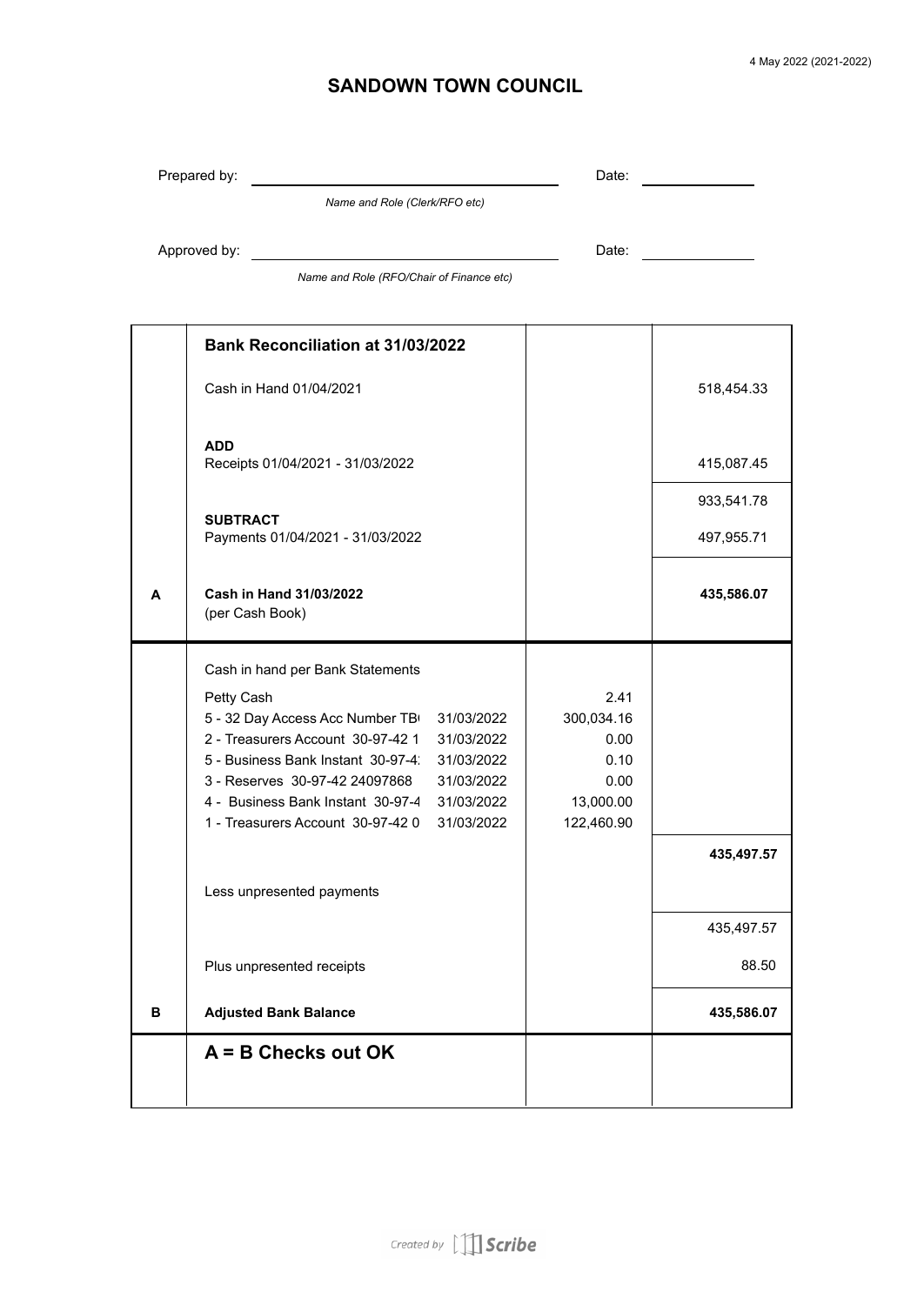## **Reconciliation between Box 7 and Box 8 SANDOWN TOWN COUNCIL**

#### **31/03/2022**

This report explains the difference between the total balance in Box 7 and the cash balance in Box 8 by showing the totals for each type of adjustment, the details of which can be listed using the Adjustments report. It deducts the additional assets which have been included on the balance sheet and adds back in the liabilities to arrive at the balance for actual cash and short term investments. This only applies to Annual Returns prepared on Income and Expenditure basis

|                                               | <b>Amount</b> | <b>Amount</b> |
|-----------------------------------------------|---------------|---------------|
| <b>Box 7 - Balances carried forward</b>       |               | 451,639.37    |
| Debtors                                       | 5,914.00      |               |
| Prepayments                                   |               |               |
| <b>Stocks and Stores</b>                      |               |               |
| VAT Recoverable                               | 14,527.91     |               |
| <b>TOTAL DEDUCTIONS</b>                       |               | 20,441.91     |
| Creditors                                     | 4,388.61      |               |
| Receipts in Advance                           |               |               |
| Doubtful Debts                                |               |               |
| <b>TOTAL ADDITIONS</b>                        |               | 4,388.61      |
| Box 8 - Total cash and short term investments |               | 435,586.07    |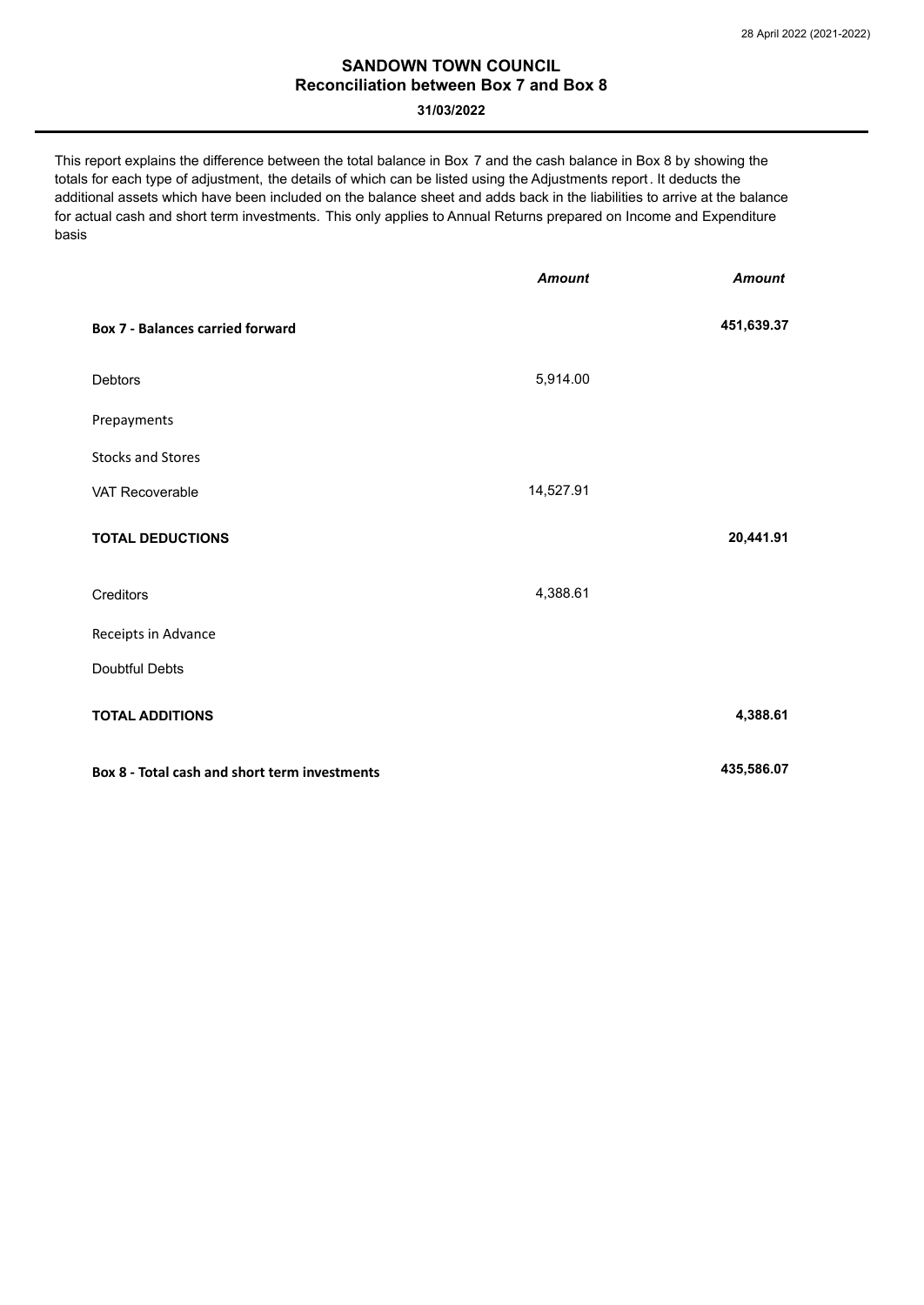## **ANNUAL RETURN - Section 2 : Statement of Accounts SANDOWN TOWN COUNCIL**

## **Explanation of variances**

This is prepared based on information in "Governance and Accountability for Local Councils : a Practitioner's Guide"

Important note: These figures have been prepared on an INCOME and EXPENDITURE basis.

| Box No.        | <b>Description</b>                                     | £         | 31/03/2021 31/03/2022<br>£ | Variance<br>£ | Variance<br>$\%$ | <b>Explanation</b><br><b>Required?</b> | <b>Notes</b>              |
|----------------|--------------------------------------------------------|-----------|----------------------------|---------------|------------------|----------------------------------------|---------------------------|
| $\mathbf{1}$   | Balances brought fwd                                   | 355688.97 | 445378.78                  |               |                  |                                        | <b>BALANCE B/F AGREES</b> |
| $\overline{2}$ | Annual precept                                         | 339587.00 | 335212.00                  | $-4375.00$    | 1%               | <b>No</b>                              |                           |
| $\mathbf{3}$   | Total other receipts                                   | 54667.76  | 45586.16                   | $-9081.60$    | 17%              | Yes                                    |                           |
| 4              | <b>Staff Costs</b>                                     | 90739.91  | 92712.31                   | 1972.40       | 2%               | <b>No</b>                              |                           |
| 5              | Loan interest/capital<br>repayments                    | 34044.98  | 33742.98                   | $-302.00$     | 1%               | <b>No</b>                              |                           |
| 6              | Total other payments                                   | 179780.06 | 248082.28                  | 68302.22      | 38%              | Yes                                    |                           |
| $\overline{7}$ | Balances carried<br>forward                            | 445378.78 | 451639.37                  | 6260.59       | 1%               | <b>No</b>                              |                           |
| 8              | <b>Total Cash and Short</b><br><b>Term Investments</b> | 518454.33 | 435586.07                  | $-82868.26$   | 16%              | <b>No</b>                              |                           |
| 9              | <b>Total Fixed Assets and</b><br>Long Term Investments |           | 1162053.79 1274980.85      | 112927.06     | 10%              | <b>No</b>                              |                           |
| 10             | <b>Total Borrowings</b>                                | 513724.46 | 496630.61                  | $-17093.85$   | 3%               | <b>No</b>                              |                           |

Rounding errors of up to £2 are tolerable

Variances of £200 or less are tolerable

BOX 10 VARIANCE EXPLANATION NOT REQUIRED IF CHANGE CAN BE EXPLAINED BY BOX 5 (CAPITAL PLUS INTEREST PAYMENT)